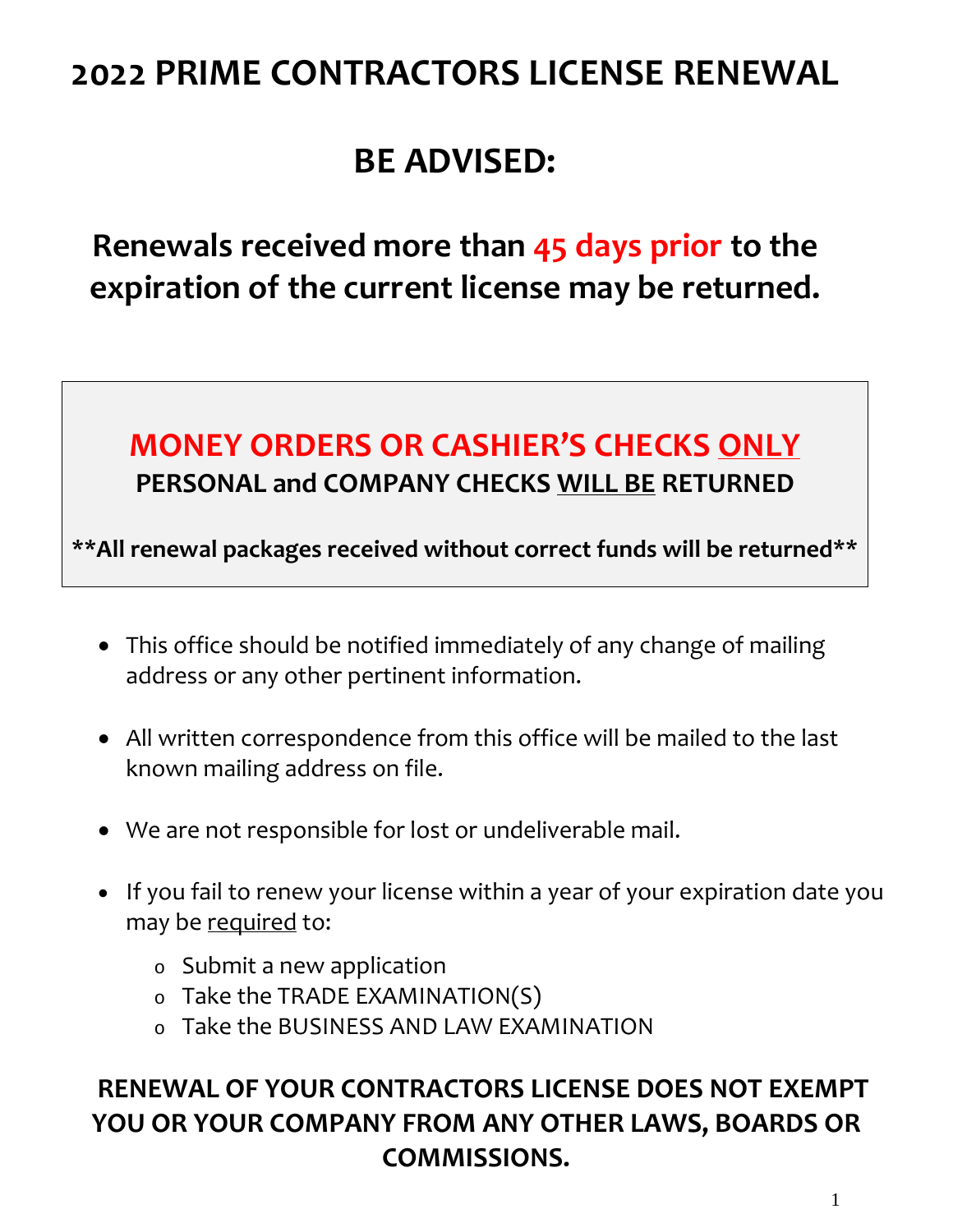# **2022 PRIME LICENSE RENEWAL CHECKLIST PLEASE PROVIDE THE FOLLOWING:**

Current **Print Screen** from the **Alabama Secretary of State's Office**

(<https://sos.alabama.gov/government-records/business-entity-records>)

\*\*for Corporations, LP, LLP and LLC entities only. *(Not applicable to individuals and general partnerships)*\*\*

**Proof of Current Liability Insurance –** certificate holder must be listed as:

**Alabama License Board for General Contractors, 445 Dexter Ave, Suite 3060, Montgomery, AL 36104.**

 **Alabama Certification Card(s) –** Please submit a copy of the certification card, not a printout of an online lookup, if applicable from the appropriate **Alabama State Board**:

*i.e. E: Electrical – an electrical card; M: Mechanical – must have a plumbers and heating and air card.*

The following is a sample listing of certificates needed:

Heating, Air Conditioning, & Refrigeration; Plumbers & Gasfitters; Electrical; Onsite Wastewater; Dept. of Agriculture; Dept. of Environmental Management; Dept. of Labor; Dept. of Insurance Fire Marshal's Office.

*\*Plumber's Card must be a Master Plumber. Electrical cards must be an Electrical Contractor or Master Electrician. \*\*\*\*No Local cards/certificates accepted\*\*\**

 **Submit Current Financial Statement -** The Board considers "current financial information" as being no more than one year old at the time of submission. The Board will accept an **audited, reviewed, or compiled** financial statement, completed in accordance with **US GAAP**, prepared by a Certified Public Accountant or a Licensed Public Accountant approved by the Board. The Alabama Department of Transportation Booklet is also acceptable. **Confidential Financial Statement Booklets or pages thereof used by this office in prior years and cash or tax based financial statements are not acceptable. Deficits are not acceptable.**

**Renewal Form** (attached) – Type or clearly print company information.

**(A)** Please list your company's current information including your license number and contact information.

**(B)** Be sure to answer all questions and follow the instructions listed within the renewal packet.

**(C)** Attach current financial statement. The Board will accept an **audited, reviewed, or compiled** financial statement, completed in accordance with **US GAAP**, prepared by a Certified Public Accountant or a Licensed Public Accountant approved by the Board. The Alabama Department of Transportation Booklet is also acceptable. **Confidential Financial Statement Booklets or pages thereof used by this office in prior years and cash or tax based financial statements are not acceptable. Deficits are not acceptable.**

**(D)** Citizenship – Alabama law requires citizenship verification. Please mark the appropriate designation, sign, and submit an acceptable item as proof of citizenship (acceptable items are listed on page 4).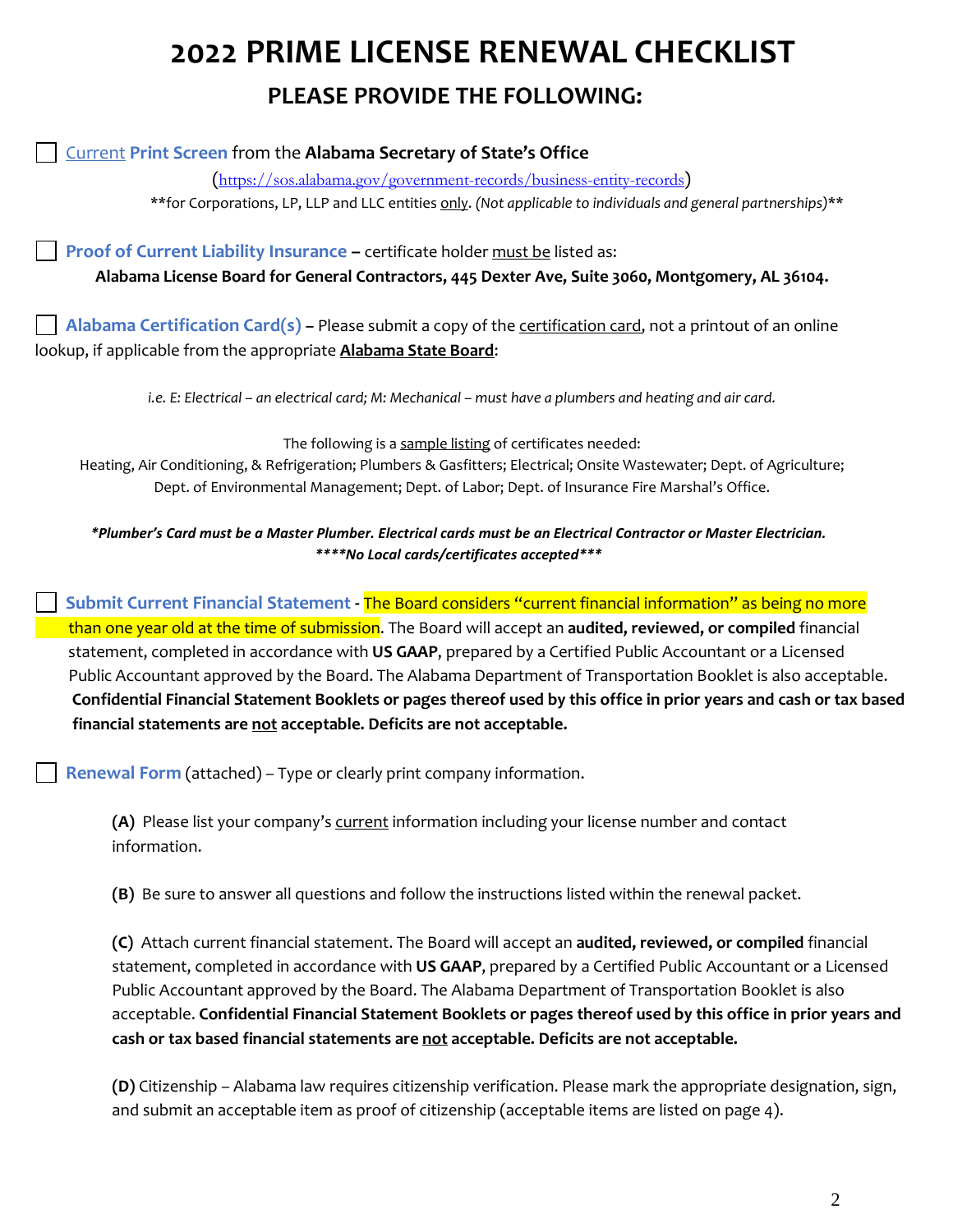**(E)** Place an "X" in the blank provided for the Education Program you wish to support. **\*\*No additional fee required\*\***

**(F)** Print Name, check your Company's Status, Date, Sign and Notarize. – **Original Signatures ONLY**

**(G)** Complete the supplemental information requested on the page 6 of the renewal concerning the type, style, and ownership of the entity. **Date and state of formation/organization must match the information listed with the Alabama Secretary of State**.

 **Renewal Fee** – Please submit a \$200 money order or cashier's check. This fee is **non-refundable** and **non-transferable**. **\*\*Payable to the Alabama Licensing Board for General Contractors\*\***

**Note: If you are requesting an** *extension or inactive status***, you must submit your renewal form along with the renewal fee and a written request on company letterhead prior to the expiration of your license.**

**\*\*Submission of an incomplete renewal form or incorrect payment will delay the renewal of your license as well as the issuance of an extension and/or inactive status\*\***

### **\*\*RENEWAL INFORMATION SUBMITTED NINETY DAYS AFTER YOUR EXPIRATION DATE WILL BE ASSESSED A LATE PENALTY\*\***

*SUGGESTION: FOR IMMEDIATE CONFIRMATION OF DELIVERY OF YOUR RENEWAL PACKAGE, PLEASE REQUEST A SIGNATURE UPON RECEIPT.*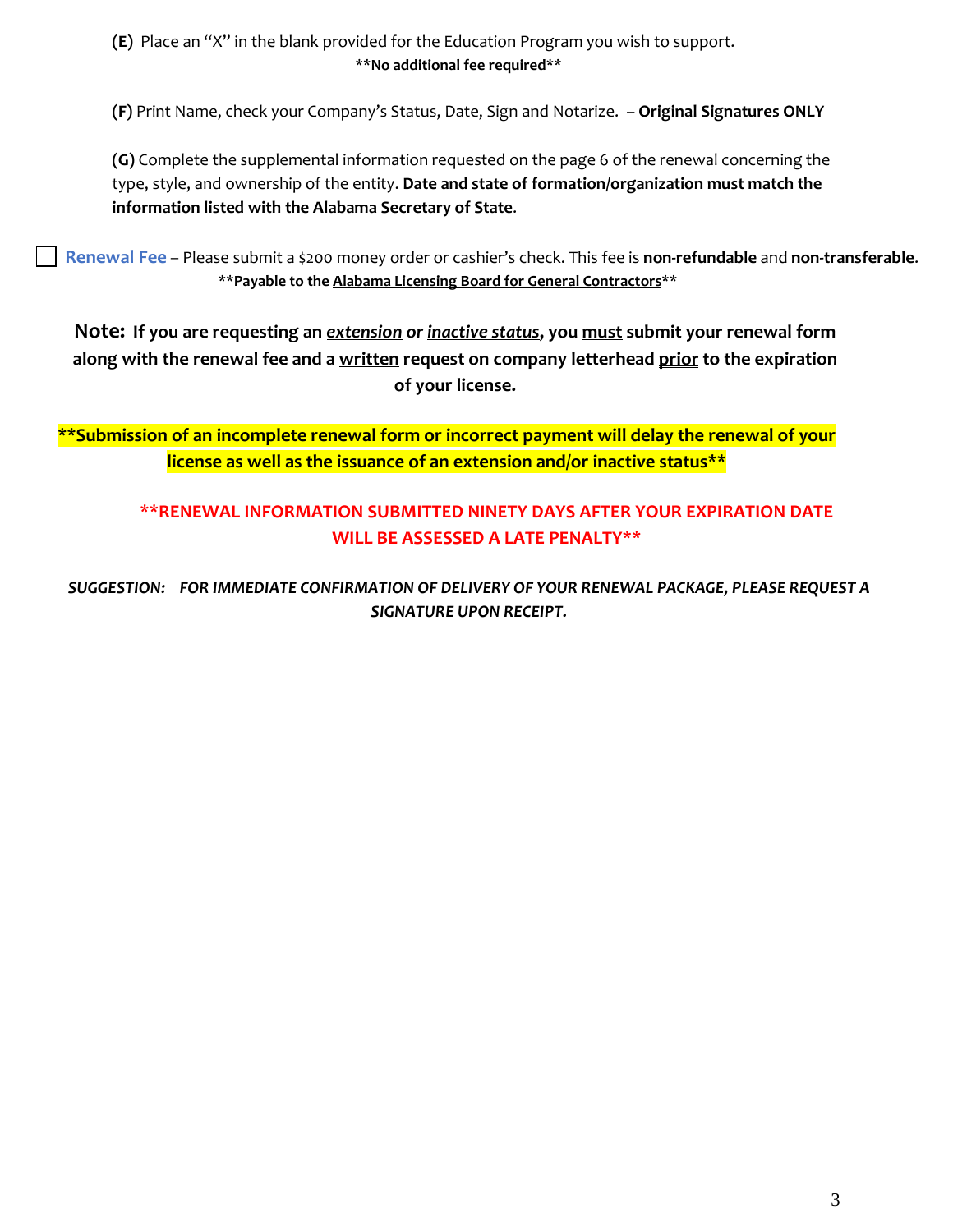#### PROOF OF CITIZENSHIP *Code of Alabama 1975*, Section 31-13-29(g) From Act 2012-491

- 1) A driver's license or nondriver's identification card issued by the Alabama Department of Public Safety or the equivalent governmental agency of another state within the United States, provided that the governmental agency of another state within the United States requires proof of lawful presence in the United States as a condition of issuance of the driver's license or nondriver's identification card.
- 2) A birth certificate indicating birth in the United States or one of its territories.
- 3) Pertinent pages of a United States valid or expired passport identifying the person and the person's passport number, or the person's United States passport.
- 4) United States naturalization documents or the number of the certificate of naturalization.
- 5) Other documents or methods of proof of United States citizenship issued by the federal government pursuant to the Immigration and Nationality Act of 1952, as amended.
- 6) Bureau of Indian Affairs card number, tribal treaty card number, or tribal enrollment number.
- 7) A consular report of birth abroad of a citizen of the United States of America.
- 8) A certificate of citizenship issued by the United States Citizenship and Immigration Services.
- 9) A certification of report of birth issued by the United States Department of State.
- 10) An American Indian card, with KIC classification, issued by the United States Department of Homeland Security.
- 11) Final adoption decree showing the person's name and United States birthplace.
- 12) An official United States military record of service showing the applicant's place of birth in the United States.
- 13) An extract from a United States hospital record of birth created at the time of the person's birth indicating the place of birth in the United States.
- 14) AL-verify.
- 15) A valid Uniformed Services Privileges and Identification Card.
- 16) Any other form of identification that the Alabama Department of Revenue authorizes, through an administrative rule promulgated pursuant to the Alabama Administrative Procedure Act, to be used to demonstrate or confirm a person's United States citizenship or lawful presence in the United States, provided that the identification requires proof of lawful presence in the United States as a condition of issuance.

#### PROOF LAWFUL PRESENCE OF NON-CITIZEN *Code of Alabama 1975*, Section 31-13-3(10)

- a) A valid, unexpired Alabama driver's license.
- b) A valid, unexpired Alabama nondriver identification card.
- c) A valid tribal enrollment card or other form of tribal identification bearing a photograph or other biometric identifier.
- d) Any valid United States federal or state government issued identification document bearing a photograph or other biometric identifier, including a valid Uniformed Services Privileges and Identification Card if issued by an entity that requires proof of lawful presence in the United States before issuance.
- e) A foreign passport with an unexpired United States Visa and a corresponding stamp or notation by the United States Department of Homeland Security indicating the bearer's admission to the United States.
- f) A foreign passport issued by a visa waiver country with the corresponding entry stamp and unexpired duration of stay annotation or an I-94W form by the United States Department of Homeland Security indicating the bearer's admission to the United States.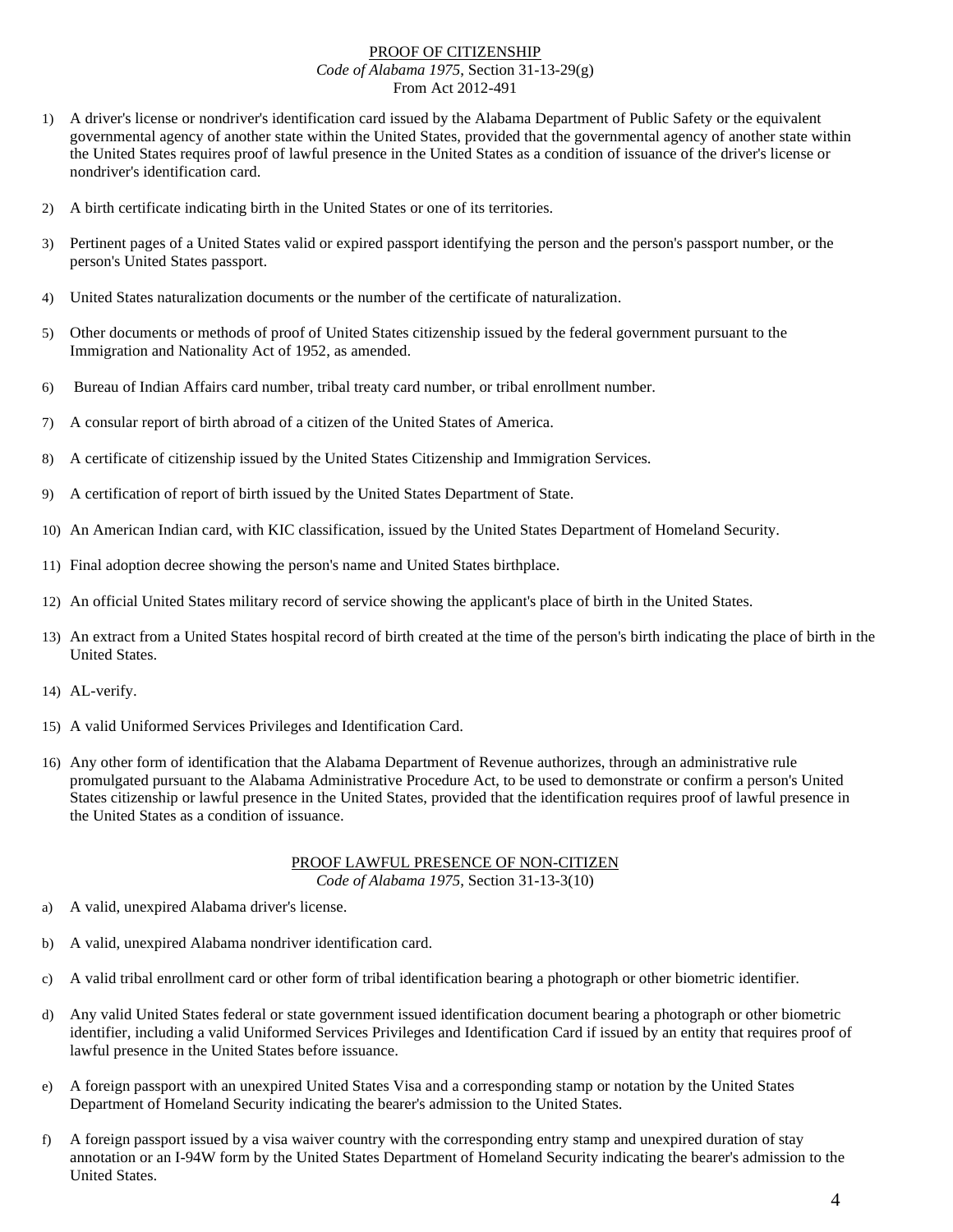

# 2022 PRIME RENEWAL FOR

 **ALABAMA LICENSING BOARD FOR GENERAL CONTRACTORS 445 DEXTER AVE, SUITE 3060, MONTGOMERY, AL 36104** (mailing & overnight)

 **PH (334) 272-5030 FAX (334) 395-5336 WEB:** [www.genconbd.alabama.gov](http://www.genconbd.alabama.gov/)

| \$200 MONEY ORDER OR CASHIER'S CHECK ONLY.<br><b>PERSONAL &amp; COMPANY CHECKS WILL BE RETURNED</b><br>***All renewal packages received without the correct funds will be returned.***                   |                                                                                                    |                       |  |
|----------------------------------------------------------------------------------------------------------------------------------------------------------------------------------------------------------|----------------------------------------------------------------------------------------------------|-----------------------|--|
| (A)                                                                                                                                                                                                      |                                                                                                    |                       |  |
|                                                                                                                                                                                                          |                                                                                                    |                       |  |
|                                                                                                                                                                                                          |                                                                                                    |                       |  |
|                                                                                                                                                                                                          |                                                                                                    |                       |  |
|                                                                                                                                                                                                          |                                                                                                    |                       |  |
|                                                                                                                                                                                                          |                                                                                                    |                       |  |
| E-MAIL:                                                                                                                                                                                                  |                                                                                                    |                       |  |
| <b>(B)</b><br>1. Have any changes occurred in the style, name, ownership, composition or nature of your business?<br>(if "ves" attach explanation)                                                       |                                                                                                    | $yes:$ no:            |  |
|                                                                                                                                                                                                          | <b>CHANGES MAY REQUIRE SUBMISSION OF A NEW APPLICATION</b><br>*****CONTACT THE BOARD'S OFFICE***** |                       |  |
| 2. Has an individual, manager, officer, or member of the executive staff of your organization been convicted or pled guilty to<br>any bid rigging related charge, not previously reported to this board? |                                                                                                    |                       |  |
| 3. Has your test qualifier changed?<br>****IF THE ANSWER TO QUESTION 3 IS YES, CONTACT THE BOARD'S OFFICE****                                                                                            |                                                                                                    | yes: ______ no: _____ |  |
| 4. Is the licensee certified as a Minority Business Enterprise (MBE), Women's Business Enterprise (WBE), or a<br><b>Disadvantaged Business Enterprise (DBE)?</b>                                         |                                                                                                    | yes: no:              |  |

**(C)**

### **Financial Information**

(Appropriate Financial Statement Must be Attached)

The Board will accept an **audited, reviewed, or compiled** financial statement, completed in accordance with **US GAAP**, prepared by a Certified Public Accountant or a Licensed Public Accountant approved by the Board.

The Alabama Department of Transportation Booklet is also acceptable. **Confidential Financial Statement Booklets or pages thereof used by this office in prior years and cash or tax based financial statements are not acceptable. Deficits are not acceptable.**

**Requirements for Bid Limits:** All renewal applicants must have a minimum net worth and working capital of ten thousand dollars (\$10,000.00). A line of credit from a state or federal charter bank or savings association may be used to increase working capital to the same level of the applicant's net worth if the applicant's working capital meets the \$10,000 minimum requirement. Personal financial statements or parent company financial statements may be used to increase an applicant's bid limit by one step. When using a parent company financial, no company listed within the financial statement can hold a license with this Board. A License Bond may be used if the company's financials do not meet the minimum requirements. Please contact the Board's office prior to submission of a bond for filing procedures.

#### **RENEWAL APPLICANTS NOT MEETING THE MINIMUM \$10,000.00 REQUIREMENT FOR NET WORTH AND WORKING CAPITAL WILL BE REJECTED.**

| <b>For Office Use Only</b> |  |  |
|----------------------------|--|--|
| Check Number: __           |  |  |
| Entered By: _____          |  |  |
| Date:                      |  |  |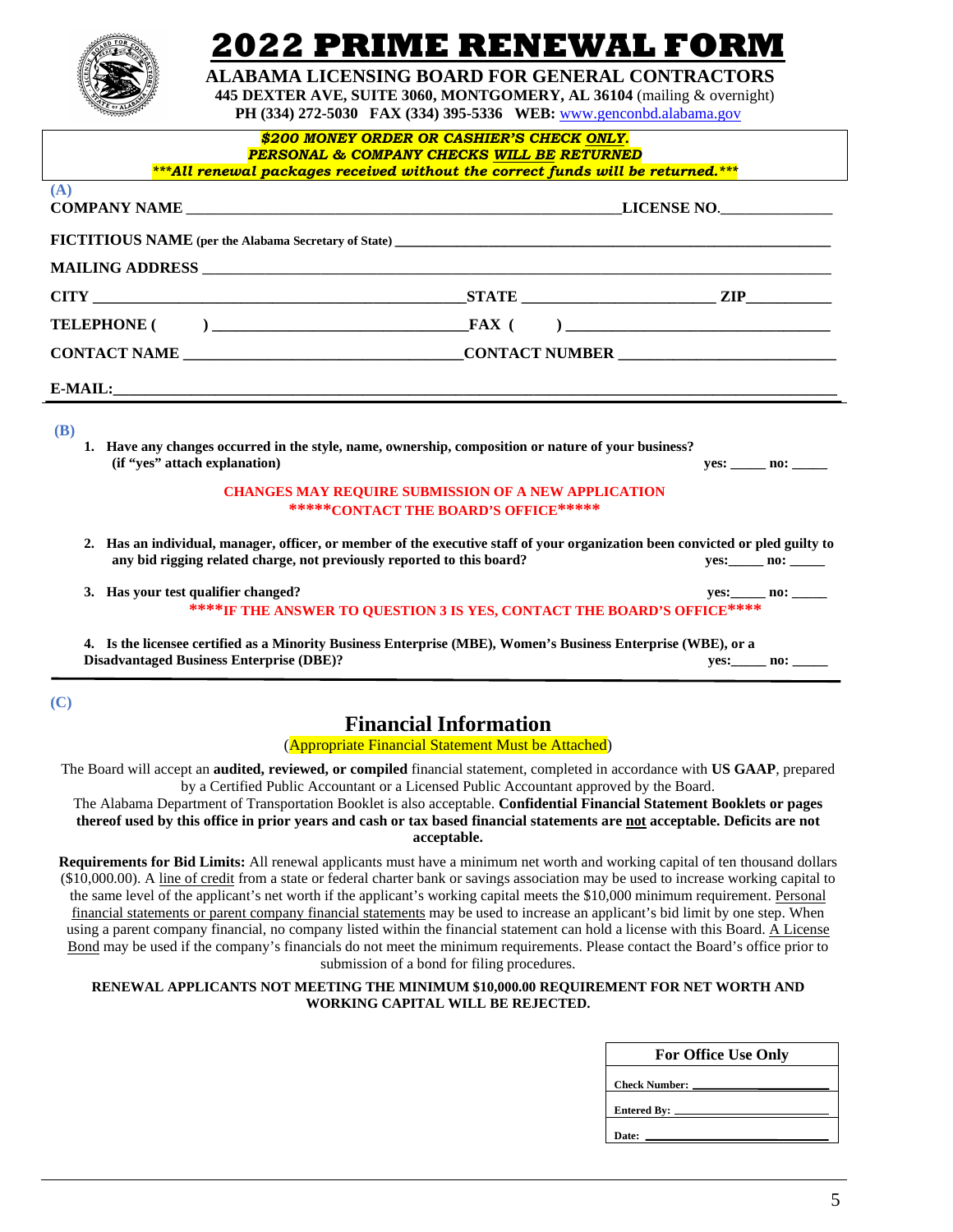|            |                                       | <b>CITIZENSHIP VERIFICATION</b>                                                                                                                                                                                                                                                                                                                                                                                                                                                                                                                 |                                                                                                                                                                                                                                           |
|------------|---------------------------------------|-------------------------------------------------------------------------------------------------------------------------------------------------------------------------------------------------------------------------------------------------------------------------------------------------------------------------------------------------------------------------------------------------------------------------------------------------------------------------------------------------------------------------------------------------|-------------------------------------------------------------------------------------------------------------------------------------------------------------------------------------------------------------------------------------------|
|            | Are you a US Citizen?                 | yes: no: If "yes" please read the declaration below and sign.                                                                                                                                                                                                                                                                                                                                                                                                                                                                                   |                                                                                                                                                                                                                                           |
|            |                                       | If "no", see the question below.                                                                                                                                                                                                                                                                                                                                                                                                                                                                                                                |                                                                                                                                                                                                                                           |
|            |                                       | I hereby declare that I am a citizen of the United States of America and,<br>I sign this declaration under penalties of perjury; making a false, fictitious, or fraudulent statement or<br>representation in this declaration is perjury in the second degree pursuant to Ala. Code § 13A-10-102.<br>I hereby declare that all information submitted is complete, true and correct in accordance with the Code of<br>Alabama 1975 § 34-8-1 et seq.<br>Provide proof by submitting one, <u>unexpired</u> , item listed on page 4 of this packet. |                                                                                                                                                                                                                                           |
|            | <b>Printed Name</b>                   | <b>Signature</b>                                                                                                                                                                                                                                                                                                                                                                                                                                                                                                                                | Date                                                                                                                                                                                                                                      |
|            |                                       | Declaration must be signed by the individual if the applicant is an individual, by the duly authorized officer if a corporation,                                                                                                                                                                                                                                                                                                                                                                                                                |                                                                                                                                                                                                                                           |
|            |                                       | by an authorized member if a LLC or by a general partner if a partnership.                                                                                                                                                                                                                                                                                                                                                                                                                                                                      |                                                                                                                                                                                                                                           |
|            |                                       |                                                                                                                                                                                                                                                                                                                                                                                                                                                                                                                                                 |                                                                                                                                                                                                                                           |
| yes: no:   |                                       | If "yes", please read the declaration below and sign.                                                                                                                                                                                                                                                                                                                                                                                                                                                                                           | If you are not a citizen of the United States, are you an alien who is lawfully present in the United States of America?                                                                                                                  |
|            |                                       | I hereby declare that I am an alien lawfully present in the United States of America.<br>I sign this declaration under penalties of perjury; making a false, fictitious or fraudulent statement or<br>representation in this declaration is perjury in the second degree pursuant to Ala. Code § 13A-10-102.<br>Provide proof by submitting one, unexpired, item listed on page 4 of this packet.                                                                                                                                               |                                                                                                                                                                                                                                           |
|            | <b>Printed Name</b>                   | <b>Signature</b>                                                                                                                                                                                                                                                                                                                                                                                                                                                                                                                                | Date                                                                                                                                                                                                                                      |
|            |                                       |                                                                                                                                                                                                                                                                                                                                                                                                                                                                                                                                                 |                                                                                                                                                                                                                                           |
|            |                                       | Declaration must be signed by the individual if the applicant is an individual, by the duly authorized officer if a corporation,<br>by an authorized member if an LLC or by a general partner if a partnership.                                                                                                                                                                                                                                                                                                                                 |                                                                                                                                                                                                                                           |
|            | <b>Support With Your Renewal Fee:</b> | Subsection 34-8-28 Of The Title 34, Code Of Alabama, 1975 Provides For A Portion Of Your Renewal Fee To Be<br>Building Science: ___________________ Civil Engineering:<br><b>NO ADDITIONAL FEE REQUIRED</b>                                                                                                                                                                                                                                                                                                                                     | Distributed By This Board To Institutions Of Higher Education. Please Indicate The Education Program You Wish To                                                                                                                          |
|            |                                       | determines the bid limit for the renewal license.                                                                                                                                                                                                                                                                                                                                                                                                                                                                                               |                                                                                                                                                                                                                                           |
|            |                                       | ** Original Signatures are Required**                                                                                                                                                                                                                                                                                                                                                                                                                                                                                                           |                                                                                                                                                                                                                                           |
|            |                                       |                                                                                                                                                                                                                                                                                                                                                                                                                                                                                                                                                 |                                                                                                                                                                                                                                           |
|            |                                       |                                                                                                                                                                                                                                                                                                                                                                                                                                                                                                                                                 | The Undersigned hereby represent(s) that the foregoing statements and answers to interrogatories are true to the<br>best of their knowledge, information and belief. The Undersigned also understands the financial information submitted |
|            |                                       |                                                                                                                                                                                                                                                                                                                                                                                                                                                                                                                                                 |                                                                                                                                                                                                                                           |
| (E)<br>(F) |                                       |                                                                                                                                                                                                                                                                                                                                                                                                                                                                                                                                                 |                                                                                                                                                                                                                                           |
|            |                                       |                                                                                                                                                                                                                                                                                                                                                                                                                                                                                                                                                 |                                                                                                                                                                                                                                           |
|            |                                       | Subscribed and sworn to before me, the undersigned Notary Public, in and for the State and City and County aforesaid this                                                                                                                                                                                                                                                                                                                                                                                                                       |                                                                                                                                                                                                                                           |
|            |                                       |                                                                                                                                                                                                                                                                                                                                                                                                                                                                                                                                                 |                                                                                                                                                                                                                                           |

**NOTARY SEAL**

### **INFORMATION SUBMITTED NINETY DAYS AFTER EXPIRATION REQUIRES A PENALTY FEE**